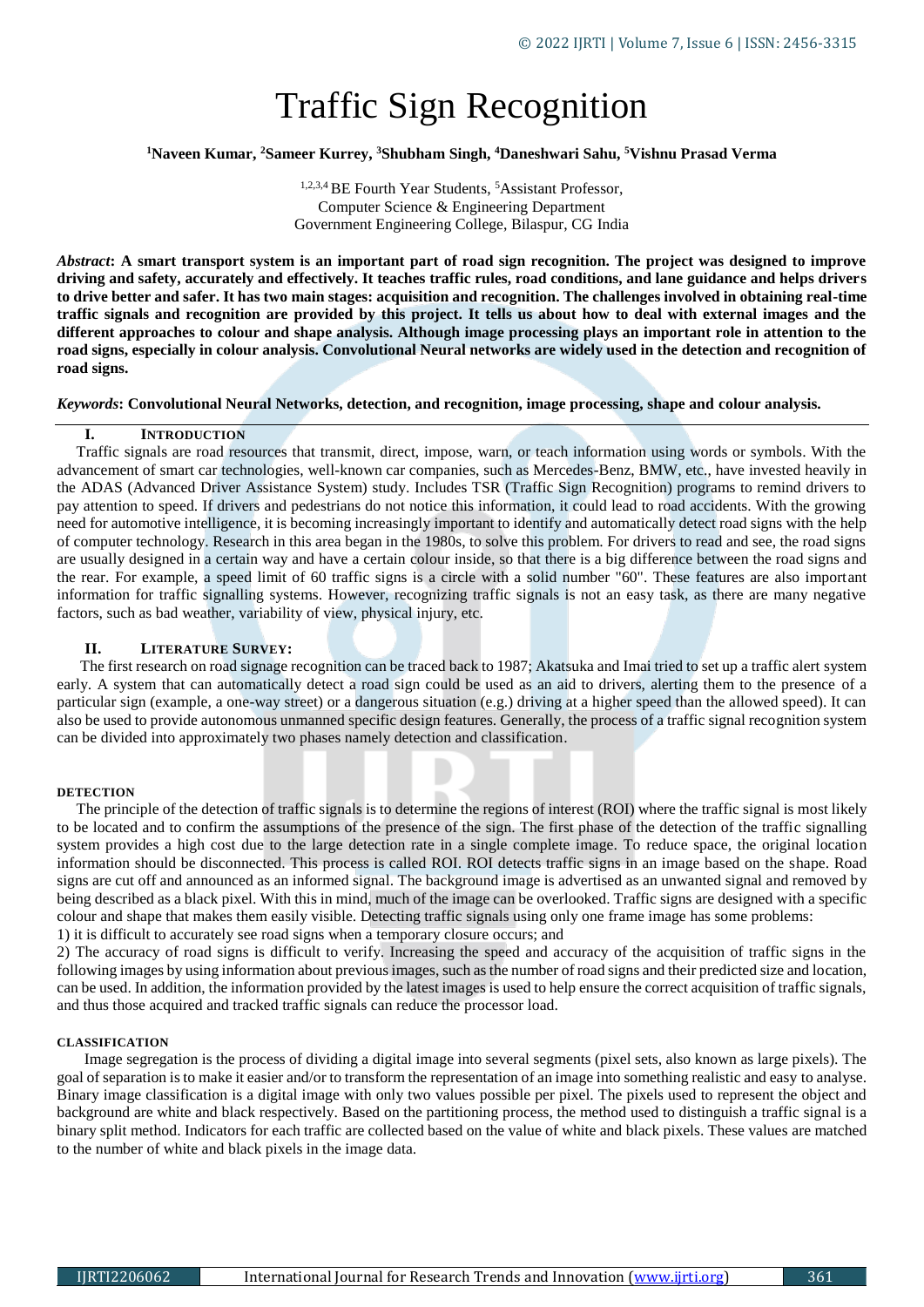#### **PROPOSED SYSTEM**

 The contribution of this paper will be double; one is to create a new Indian Traffic website and road signs and the other develops and designs CNN's deep architecture of Indian Traffic sign recognition. The set of data collected is provided as an input into CNN's proposed structure for training, validation, and testing. Once CNN is trained, it is ready to be used to separate new images that were not part of the collected data. The AATS system relies on a group of standard Indian Traffic signs. In recent years, several writers have done work in the field but according to the author, it is the first time that the full Indian Traffic database has been developed. Deep CNN Architecture is also proposed to recognize Indian traffic signals. In general, CNN incorporates many hidden layers between inputs and outputs. The proposed CNN construction was done using Python.



#### **III. METHODOLOGY**

 The algorithm for detecting traffic signals using the image processing method has been developed by combining several methods such as binarization, ROI, and pixel matching. Binarization is the first process used in a traffic signal image. The binarization method ensures that the image is in good condition before using the ROI method. **Binarization**:

 In the first step, all images are converted from the RGB colour space to black and white colour space. Therefore, the red circles for each image are obtained by the black and white pixels that fill the space. Figure 2 shows the image converted from RGB colour (Red, Green, and Green) to black and white pixels using the image processing toolbox.



30663 10994-00000 2.462

Figure  $2(a)$ 

Figure  $2(b)$ 



**Region of interest**: Region of Interest (ROI) places a traffic sign in the image frame. Using the ROI method, most of the images can be ignored by declaring another pixel as a background. A circular road sign is a commonly used shape for a road sign. Therefore, the shape of the circle was the first sign of the initial reduction of the search area, followed by the geometric edges and corners. The algorithm of ROI is formulated as equation 1.

 $ROI = poly2mask (r * cos (t) + c (1), r * sin (t) + c (2) . . . . . . . equation 1$ 

**Where** 

 $t =$  Approximate circle with 50 points

 $r =$  radius

 $c = [X axis, Y axis]$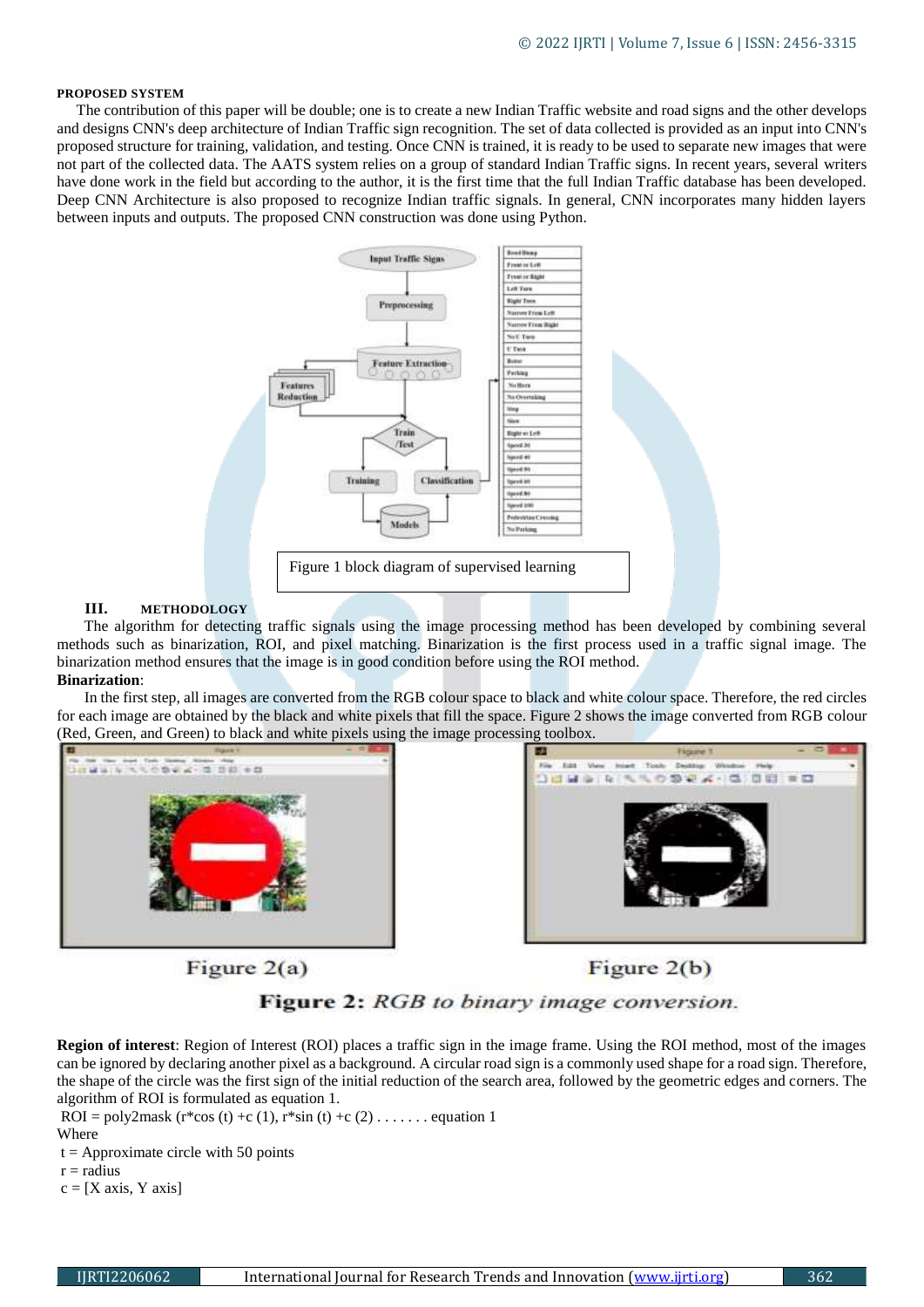Figure 3 shows the different levels of the shape of the circle. ROI is based on the various radius of the circle. Figure 3(a), (b), and (c) show the real image of the no entry sign, circle cropped method with 70 points, and circle cropped method with 100 points respectively. The cropped circle is converted from RGB to a binary image.

| Ð<br>もにたち含むよう型(日)の型 | Figure 1          | Figure 1<br>File Edit View front Tools Desktop Window Help |
|---------------------|-------------------|------------------------------------------------------------|
|                     | 0803330924-000010 | DUMO 4 5 5 0 9 2 4 - 0 0 -                                 |

## Figure 3(a): No entry sign

(b): ROI with 70 points

# (c): ROI with 100 points

**Pixel Classification Method:** Image classification is often used to classify objects or important information into several groups. Focusing on the purpose of the project, white and black pixels are allocated to different regions based on their strength values. Each pixel in the same group contains the same pixel thickness. Based on the partition method, the total pixel value is calculated separately and compared to the total pixel value on the template website. Different values for the total number of pixels show images of different traffic signals. The algorithm for pixel classification is as follows:

- 1) Amount of black pixel = Sum (Sum (Image==0));
- 2) Amount of white pixel =  $Sum (Sum (Image))$ ;

3) Total amount of pixel = Rows\*Columns

- 4) Percentage of black pixel =  $100.0*$  amount of black pixel / Total amount of pixel
- 5) Percentage of white pixel  $= 100.0*$  amount of white pixel / Total amount of pixel

## **IV. CONCLUSION:**

Traffic sign recognition is a very useful way to assist drivers in increasing traffic and driver safety. In this project, low computational complexity, and flexible and precise methods were used to extract and monitor the contents of each road sign. Several strategies and methods have been used to identify traffic signals such as binarization, region of interest (ROI), and pixel segments proved effective. The system has been proven to produce high accuracy detection based on various conditions such as image capture angle, day, night, and more. Tests show that average visibility can be up to 35% on a blocked traffic sign. The highest accuracy was obtained at 99.9% during the day. Honesty is a very important factor. However, the acquisition of a traffic signal may involve the same difficulty as the detection of an object in an external environment as light conditions change depending on the weather. The presence of other objects at the scene such as moving cars, bicycles, pedestrians, and shop signs also gives visual impairment. Prolonged exposure to sunlight and the reaction of paint reduce the color of road signs. Photographs were taken in a moving car also reduce the quality of the image due to the blurring of movement and vibration of the vehicle. For these reasons, the reliable detection of traffic signals in such forums becomes a challenge.

### **Reference:**

- 1. J. G. Daugman, "Uncertainty relation for resolution in space, spatial frequency, and orientation optimized by twodimensional visual cortical filters," JOSA A, vol. 2, no. 7, pp. 1160–1169, 1985.
- 2. X. W. Gao, L. Podladchikova, D. Shaposhnikov, K. Hong, and N. Shevtsova, "Recognition of traffic signs based on their colour and shape features extracted using human vision models," Journal of Visual Communication and Image Representation, vol. 17, no. 4, pp. 675–685, 2006.
- 3. Latif, G., Alghazo, J., Alzubaidi, L., Naseer, M. M., & Alghazo, Y. (2018, March). Deep Convolutional Neural Network for Recognition of Unified Multi-Language Handwritten Numerals. In 2018 IEEE 2nd International Workshop on Arabic and Derived Script Analysis and Recognition (ASAR) (pp. 90-95). IEEE.
- 4. M. Teague, "Image analysis via the general theory of moments," J. Opt Soc. Am., vol. 70 (8), pp. 920–930, 1980.
- 5. Huang, Z., Yu, Y., Gu, J., & Liu, H. (2017). An efficient method for traffic sign recognition based on an extreme learning machine. IEEE transactions on cybernetics, 47(4), 920-933.
- 6. Miikkulainen, R., Liang, J., Meyerson, E., Rawal, A., Fink, D., Francon, O., ... & Hodjat, B. (2019). Evolving deep neural networks. In Artificial Intelligence in the Age of Neural Networks and Brain Computing (pp. 293-312). Academic Press.